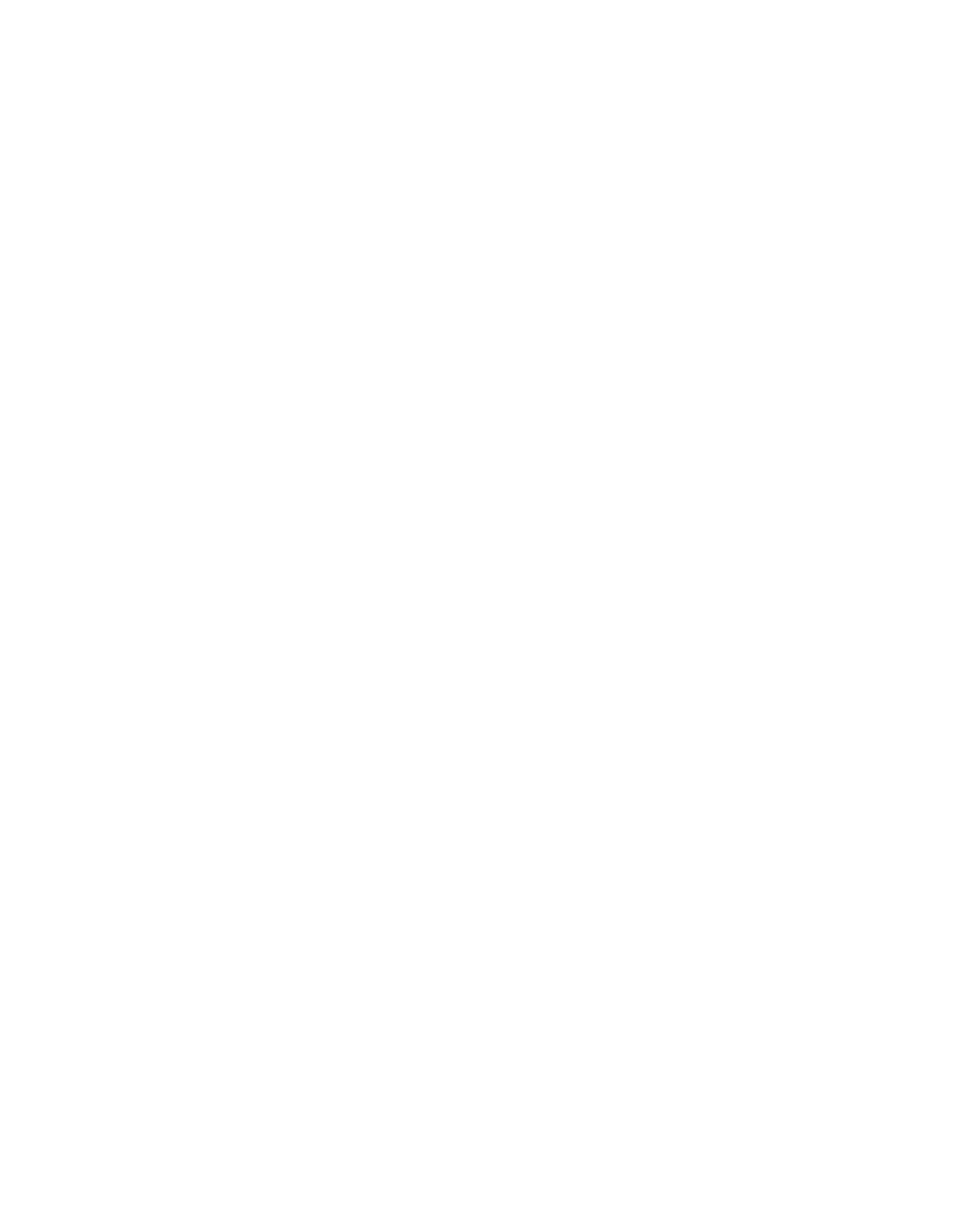#### **HILL, Justice**.

[¶1] Appellant, Randy Farmer, dba Randy Farmer Construction, a sole proprietorship (Farmer), seeks review of an appealable order of the district court awarding Appellees, Edwin and Elizabeth Rickard, Trustees under the Elizabeth A. Rickard Living Trust (Rickards), damages in the amount of \$220,000.00. Farmer built a home and detached garage/bus barn near Cody, for the Rickards. Before trial, the district court granted the Rickards' motion for a partial summary judgment which had the effect of assigning Farmer the duty to guarantee the adequacy of the Rickards' house plan for the soil conditions present on a lot they purchased from a third party, prior to entering into their construction contract with Farmer. As a result, the trial phase of this case addressed only the issue of damages. We will reverse and remand because the contract between Farmer and the Rickards is unambiguous that Farmer did not specifically agree to be responsible for subsurface soil conditions at the work site, and his duty to the Rickards with respect to soil conditions, if any, cannot rest upon their written contract. However, the Rickards' complaint and the defenses interposed by Farmer preclude summary judgment because they have generated genuine issues of material fact that must be sorted out by the fact finder.

#### **ISSUES**

[¶2] Farmer raises these issues:

1. Did the trial court err in denying Farmer summary judgment and in granting a partial summary judgment for the Rickards establishing a duty on the part of Farmer to guarantee the adequacy of the blueprints chosen by the Rickards for unknown soil conditions on a lot selected by the Rickards?

2. Did the trial court err in extending its partial summary judgment to strike Farmer's defense that the Rickards breached the implied covenant of good faith and fair dealing which was based on the fact that the Rickards had been warned about the soil conditions on their lot and withheld these warnings from Farmer?

3. Should this case be reversed with instructions to the trial court to grant summary judgment to Farmer?

The Rickards' statement of the issues is similar enough to that provided by Farmer that we need not set it out in detail here.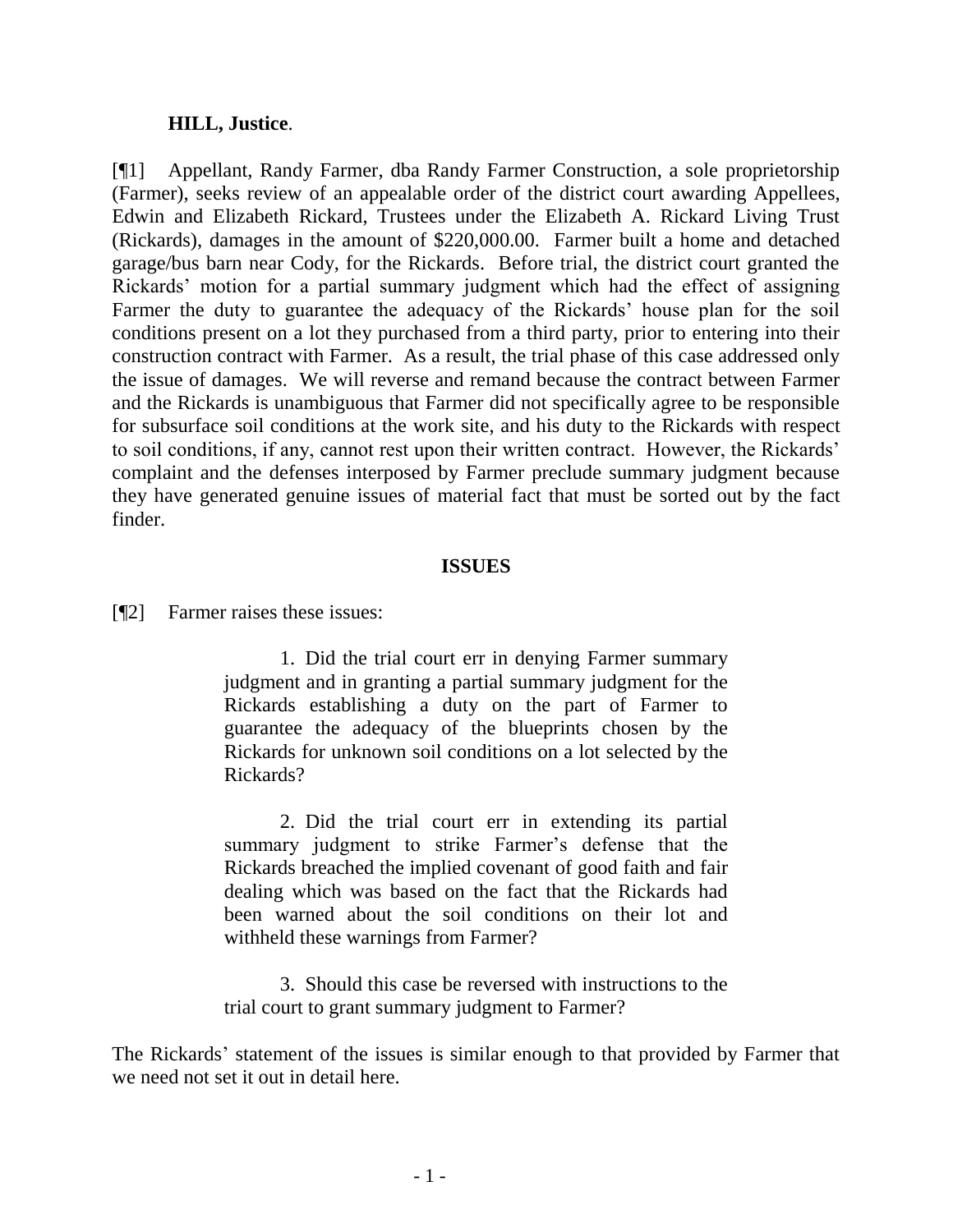## **FACTS AND PROCEEDINGS**

[¶3] In July of 1999, the Rickards purchased the land upon which the home in dispute in this case was built. Farmer was not a party to that transaction. In a "Contract to Buy and Sell Real Estate (Farm & Ranch) (Vacant Land)," dated July 17, 1999, the Rickards agreed to buy 5.23 acres of unimproved land near Cody. The purchase price was \$35,000. The contract provided the Rickards the right to have any inspections performed on or before August 3, 1999. In an addendum to the real estate contract, the parties to that contract agreed:

> Exhibit A noted as additional provisions in that purchase offer dated July 17, 1999 by and between Edwin Ray Rickard and Elizabeth Ann Rickard as buyers, and Tableworks Inc. as seller.

> 1. This offer is contingent upon the buyers['] approval of a soil stability test to be performed on the subject property within the inspection period stated previously in the offer. Any and all costs for said testing shall be paid for by buyer.

> 2. This offer is contingent upon the buyers['] approval of a percolation test to be performed on the subject [property]. [Buyers reserve] the right to approve, or disapprove said test results at buyers['] sole discretion. Should buyer[s] disapprove of said testing as noted for soil stability or percolation, buyer[s] may terminate this offer to purchase and have all earnest monies returned in a timely manner.

[¶4] The Rickards wanted to have soil testing done because they anticipated the need for a septic system for their home, i.e., the soil needed to percolate. In addition, the Rickards were informed by the seller that there was the potential for bentonite (expansive clay soil) in the soil, in the general area of their proposed home. The Rickards had an expert, Fred Kunz, check the soil for bentonite. He dug four test holes and said the soil "looked fine to me," based on visual observation of the soil. An offer of proof made by Farmer established that such soils often cannot be ascertained solely by visual inspection.

[¶5] Next, the Rickards picked out a house plan from a book provided to them by a contractor other than Farmer. Mr. Rickard approached Farmer at a construction site near the Rickards' lot and asked him if he would like to bid on constructing their home. Farmer and two other contractors submitted bids based on a drawing of the proposed house, which included a statement of the materials required for the project (the house plans were not obtained until later). The Rickards conceded that at the time they contracted with Farmer, they were not concerned about soil problems and Mr. Rickard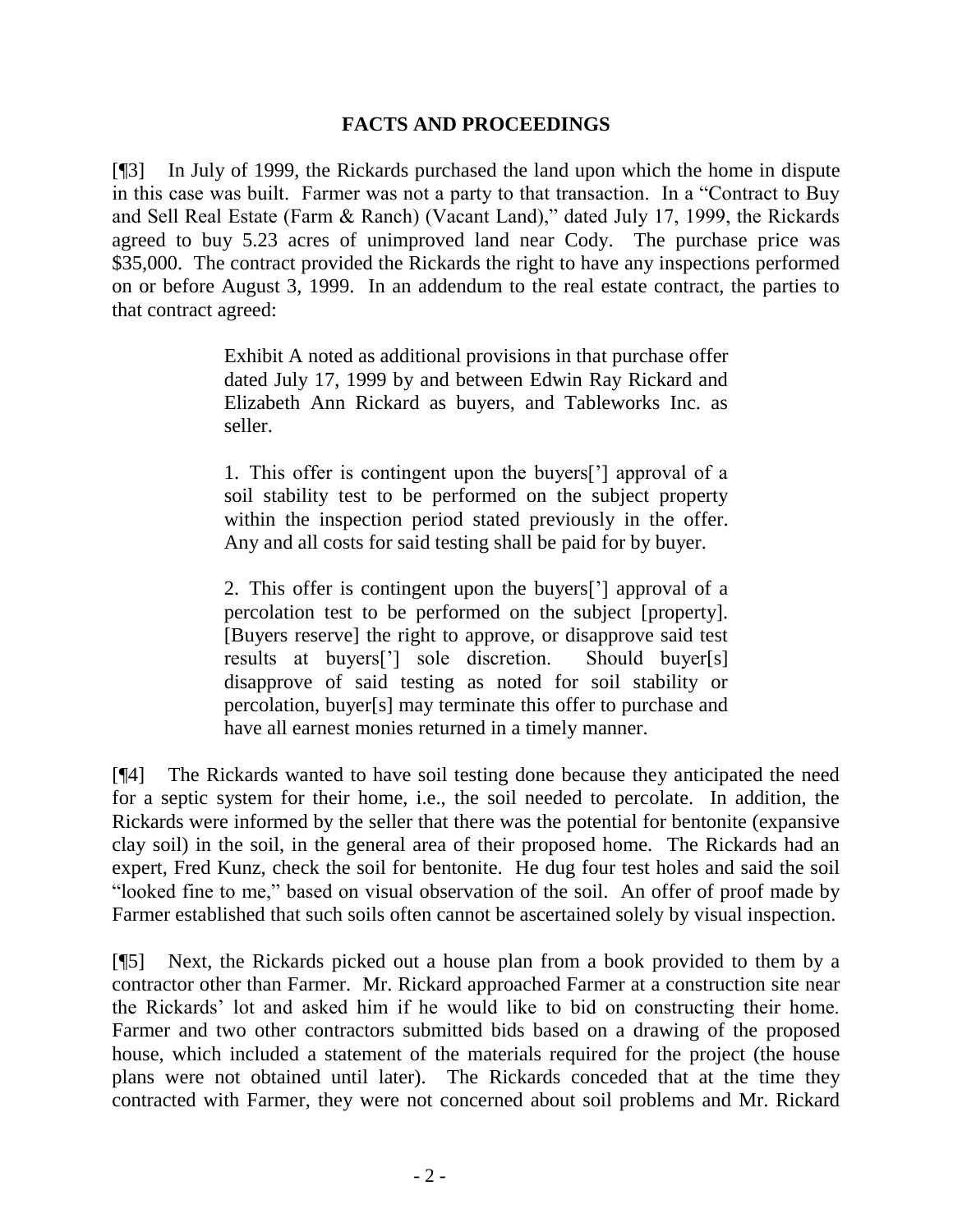never discussed potential soil problems with him. It was only after Farmer had begun excavation for the foundation of the home that Mr. Rickard broached the subject "because the hole was so much deeper than what Fred's original backhoe would go…." Mr. Rickard asked Farmer if the soil looked "okay" to him and Framer replied, "It looks fine to me." In an offer of proof placed on the record, Farmer asserted that at that time he specifically told Mr. Rickard that soil testing could be done but it might cause delay, and Rickard declined to have any testing done. Mr. Rickard agreed that when he was negotiating with Farmer, he was not concerned about soils or soil testing because he had already been assured that the soil on his lot was not problematic. Mr. Rickard never discussed Fred Kunz's soil testing results with Farmer.

[¶6] The rather informal contract that Farmer and the Rickards entered into on September 2, 1999, was this:

# **CONTRACTOR AGREEMENT**

This Agreement made the  $2<sup>nd</sup>$  day of September 1999 by and between Randy Farmer dba Randy Farmer Construction, hereinafter called the Contractor and Ed and Betsy Rickard, hereinafter called the Owner.

Witnesseth, that the Contractor and the Owner for the consideration named agree as follows:

1. The Contractor shall furnish all of the materials and perform all of the work to build home according to plans and specifications agreed to by Contractor and Owner.

2. The work to be performed under this Contract shall begin at or near September 3, 1999 and end approximately March 15, 2000.

3. The Owner shall pay the Contractor for the material and labor performed under the Contract in monthly installments as billed for work completed. Payments of the Contract Price shall be paid monthly by the tenth day of the month as requested by Contractor. Any extras or additions will be brought to Owners attention and agreed upon before said work is begun. Said extras or additions will be billed in addition to Contract price.

4. Agreements between Contractor and Owner are as follows: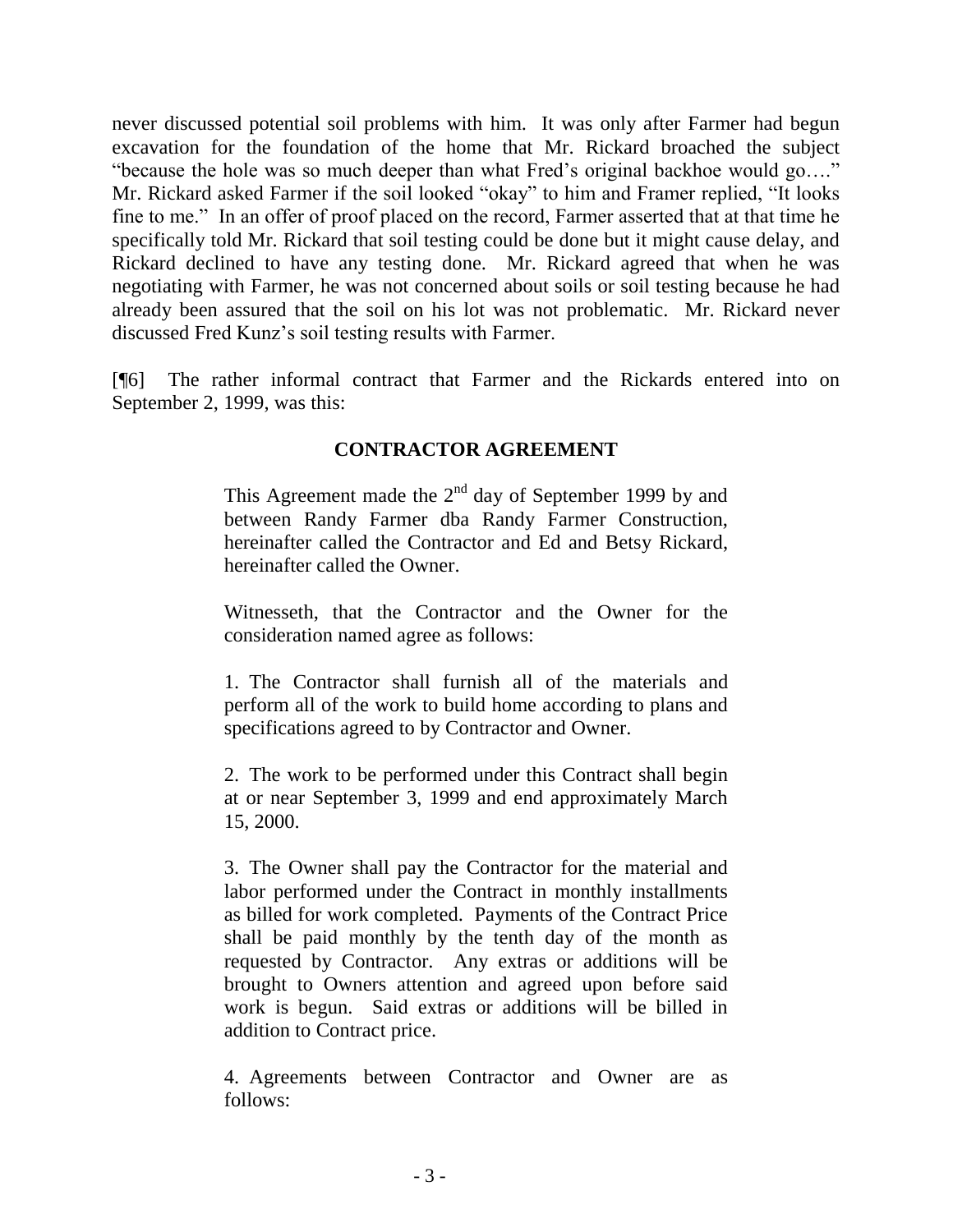Contractor to provide:

- Excavation of hole, water, electric, and gas trenches and rough grading.
- Concrete as specified on plan including footings, crawl space, garage changed to finished basement, and added basement storage room.
- Framing, finish work, painting, shingles, siding, metal facia and soffit, gutter, masonry wainscoat on walkout basement, two gas fireplaces, plumbing, electrical, windows and skylights as shown on plans.
- Owner to provide:
	- Electricity and conduit, water, and gas hook ups to house.

Allowances:

- Flooring \$11,000.00
- Light Fixtures and Doorknobs \$2,400.00
- Cabinets and Tops \$7,000.00

Total price including allowances \$186,000.00

The record on appeal does not reflect which of the parties is the scrivener of this contract, and that may or may not be of importance to the eventual resolution of this case.

[¶7] The Rickards provided Farmer with a set of building plans that they had purchased from L.M. Bruinier & Associates, Inc., Designers A.I.S.D., 1304 SW Bertha Blvd., Portland, Oregon 97219 (Plan No. 9600). On each page of those plans the following information was displayed:

> These plans are limited to one construction only by the purchaser. The reuse, or reproduction, by any means of these plans, ideas, designs or drafted works, without the express permission from L.M. Bruinier & Assoc. Inc, an Oregon Corporation, is strictly prohibited by law under the FEDERAL COPYRIGHT ACT TITLE XVII.

> WRITTEN DIMENSIONS ON THESE DRAWINGS SHALL HAVE PRECEDENCE OVER SCALED DIMENSIONS; CONTRACTORS SHALL VERIFY, AND BE RESPONSIBLE FOR ALL DIMENSIONS AND CONDITIONS ON THE JOB AND THIS OFFICE MUST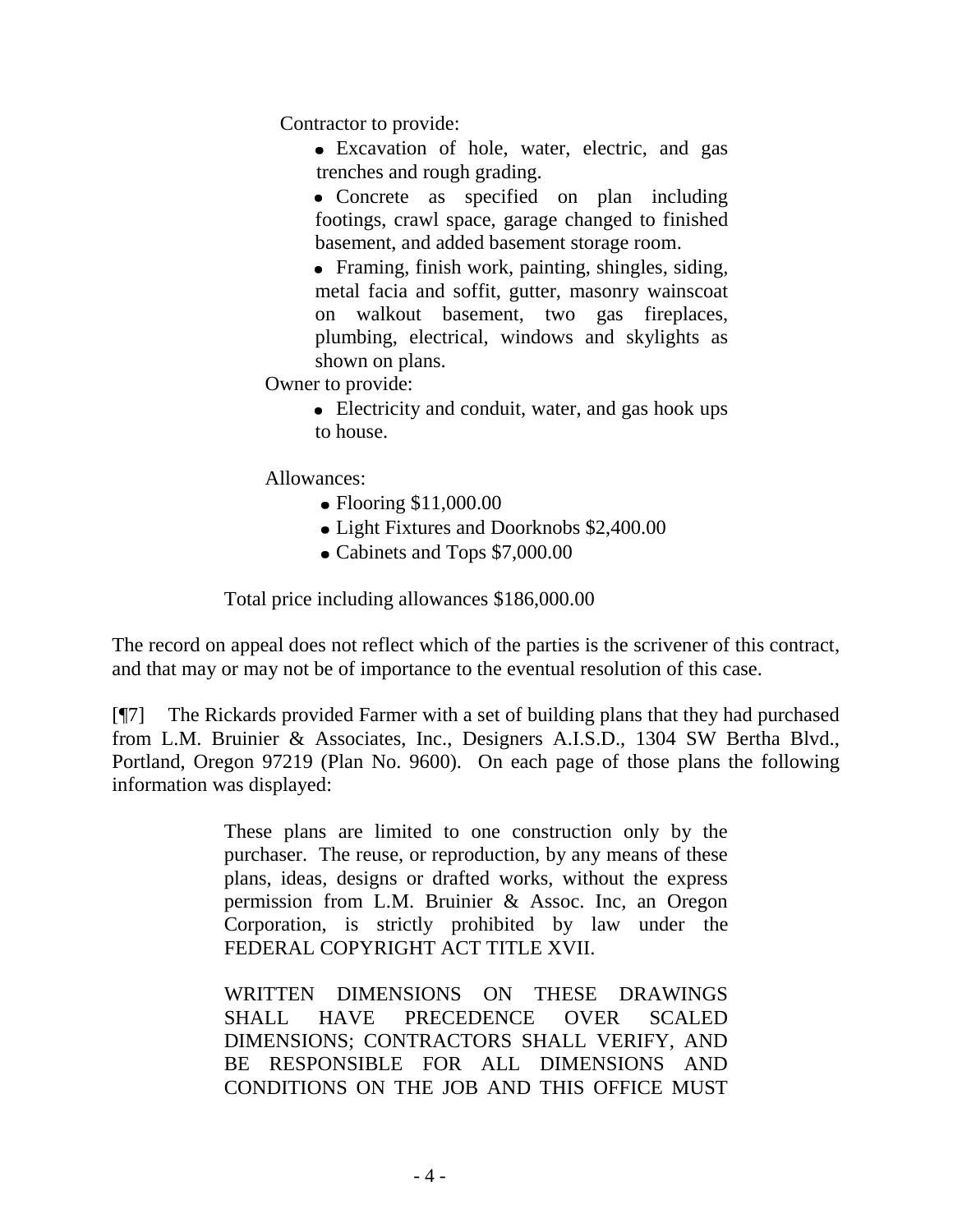## BE NOTIFIED OF ANY VARIATIONS FROM THE DIMENSIONS AND CONDITIONS SHOWN BY THESE DRAWINGS.

In the briefs, the house plans are referred to as blueprints, and the source of those house plans is occasionally referred to as an architect. However, from the papers included in the record on appeal, the house plans do not appear to be "blueprints," and there is nothing on the face of the house plans to suggest that the source was an "architect."

[¶8] In an "Order Denying Defendant's Motion for Summary Judgment" entered on January 4, 2006, the district court made the following determinations:

> 1. The Court recognizes some difficulty with the initial breach of contract case which resulted in subsequent amendments to the Complaint filed by Plaintiffs. The Court finds that such amendments are not abnormal in complex litigation.

> 2. The Court has reviewed the cases cited by counsel and finds that the law contained within them is not inconsistent and that both a negligent [sic] cause of action and breach of contract cause of action exist under the circumstances of this case.

> 3. The Court [is] persuaded that the plans and blueprints are among the contract documents and the conditions contained therein impose an express warranty and condition on the builder to handle soil conditions on the site.

> 4. The Court finds express warranty and express duty in the contract for the contactor to be responsible for conditions on the job.

> 5. The Court further finds that there are issues of material fact, with regard to the negligence action, as to whether Defendant knew, or should have known, about soil conditions in the area and questions the material fact with regard to the weight of soil tests by Mr. Kunz.

> 6. The Court further finds that based on *Cline v. Sawyer*, 600 P.2d 725 (Wyo. 1979), *Reiman Constr. Co. v. Jerry Hiller Co.*, 709 P.2d 1271 (Wyo. 1985) and *Alpine Climate Control, Inc. v. DJ's, Inc.*, 78 P.3d 685, 689 (Wyo. 2003), the contractor has [an] implied duty to deal with soils on site under the circumstances of this case.

> 7. The Court further finds that with regard to the holding in *Reiman*, the Wyoming Supreme Court did not intend to apply that circumstance to every single case and the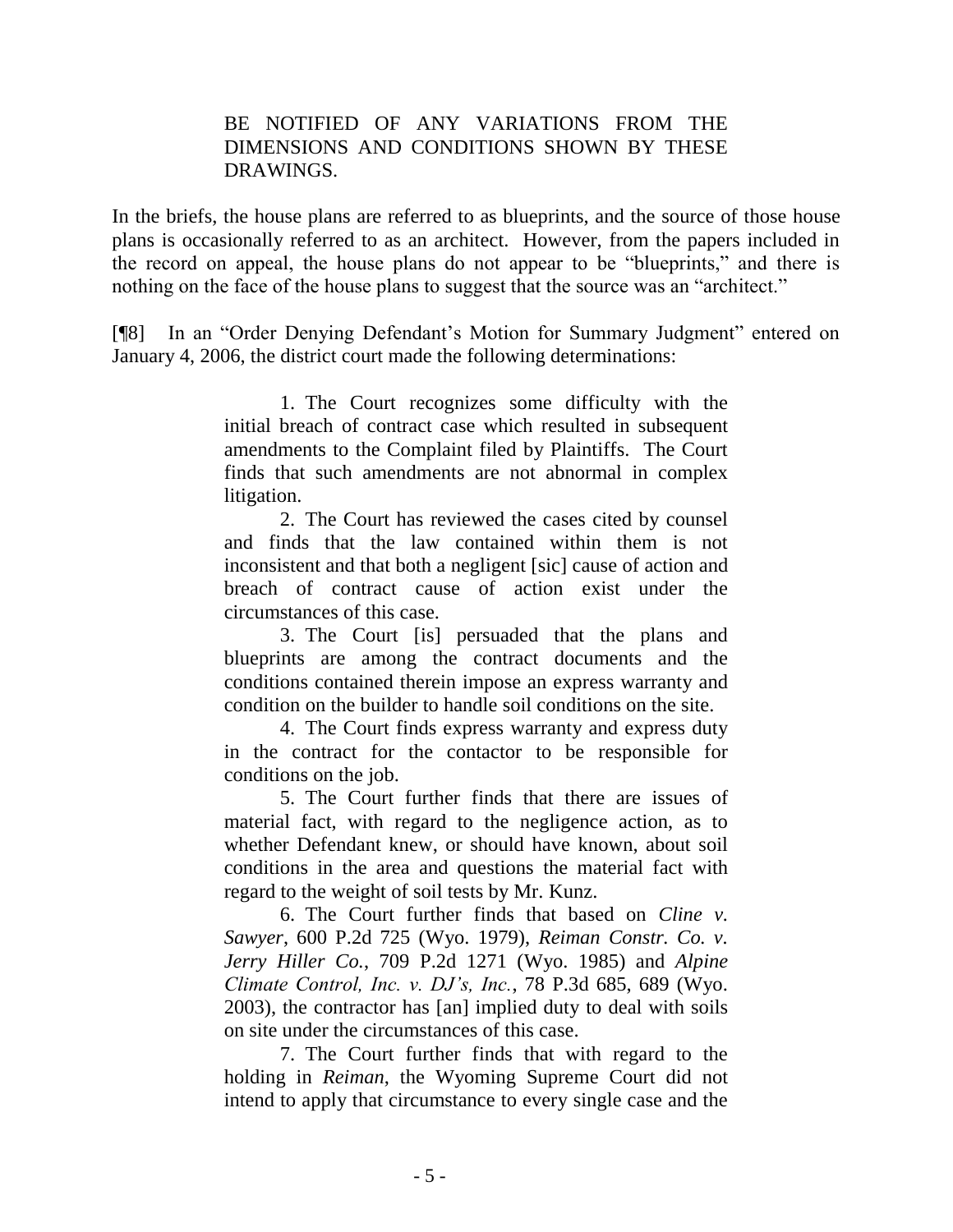circumstances in this case are different than those set forth in *Reiman*….

[¶9] The conclusion of that order was that Farmer's motion for summary judgment was denied. However, as the time for trial neared, there was some confusion as to the effect of that order. After considerable discussion at the pretrial conference, the district court determined that it would grant a partial summary judgment in favor of the Rickards (although the Rickards had not filed a motion for summary judgment at any point in the proceedings) and the trial would be concerned only with the issue of damages. That order contained the following determinations:

> 1. Wyoming Rule of Civil Procedure 56(c) and 56(d) allows a trial court to enter a partial order of summary judgment if there is no genuine dispute regarding certain material facts and a party is entitled to judgment on those issues as a matter of law.

> > 2. Duty is a matter of law.

3. The Contractor's Agreement incorporates by reference the blueprints delivered by Plaintiffs to Defendant. Together these documents create a contract between the Plaintiff and the Defendant, which contract obligates the Defendant to build a house for Plaintiffs.

4. The Court finds that the language in the contract between the parties is clear and unambiguous.

5. The Court previously found that the plans and blueprints are among the contract documents and the conditions contained therein impose an express warranty and condition on the builder to handle soil conditions on the site.

6. The Court previously found an express warranty and express duty in the contract for the contractor to be responsible for conditions on the job.

7. Soil conditions and soil issues relative to construction of the structures constitute a condition of the job.

8. It is undisputed that the Plaintiffs' home and bus barn are suffering structural distress as a result of the movement (including expansion and contraction) of expansive soils on site and located in and around the foundation footprint of the home and bus barn.

9. No genuine issue of material fact exists with regard to the Court's determination of the legal duties, and Plaintiffs are entitled to summary judgment thereon.

10. At the pretrial conference, defense counsel admitted that if the Court was determining, as a matter of law,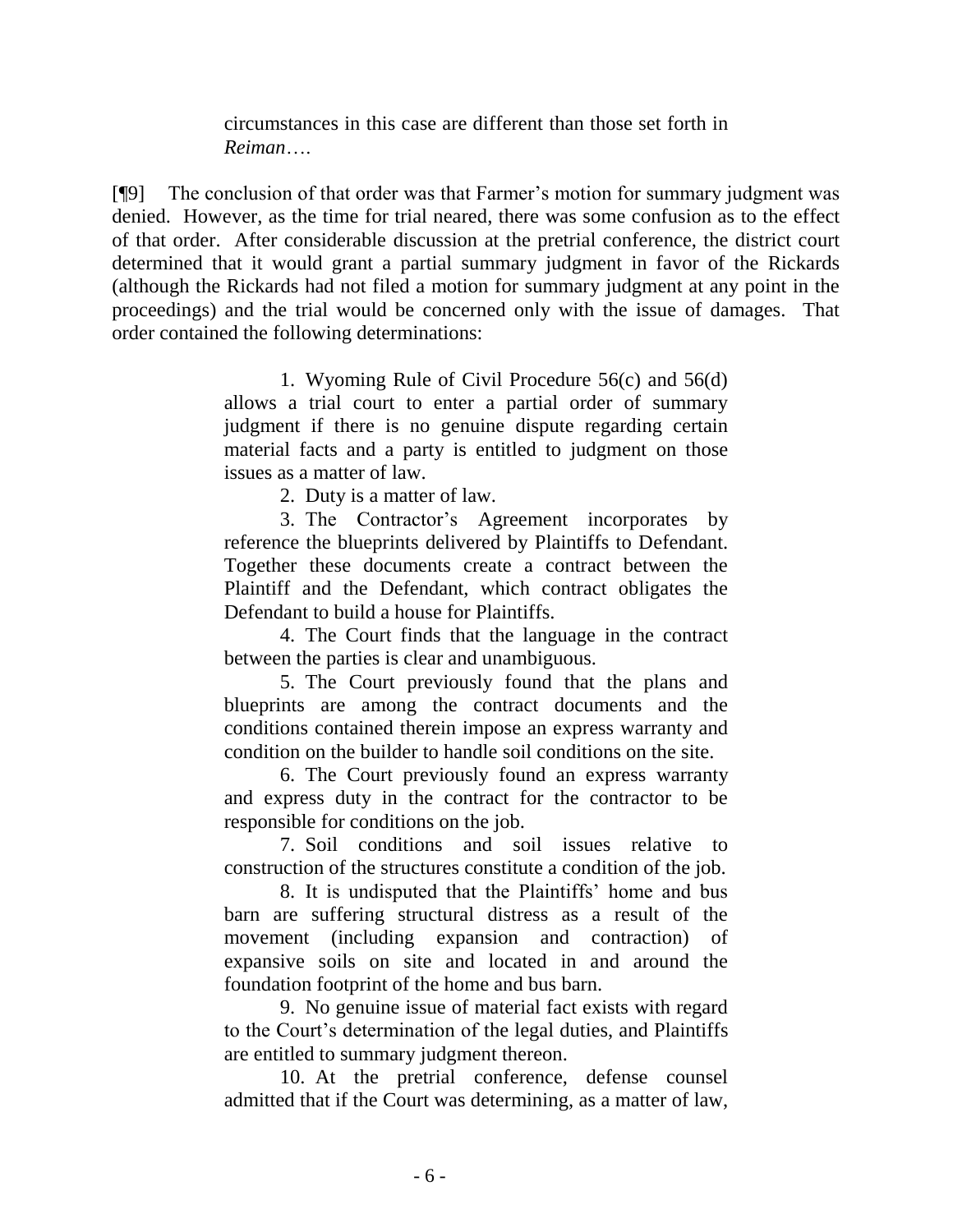that Defendant was responsible for the soil conditions on the site, that the Defendant did not have a defense to the "breach" element as the Defendant had not built the structures to account for the expansive soils conditions at the site. However, Defense counsel expressly denied that this was the correct construction of the contract, and denied that there had been a breach of any implied contractual duty or any implied warranty.

11. Therefore, the Court finds that the Defendant has admitted a breach of the express warranty and contractual duty to identify the soil conditions that have been established by this Court's ruling as set forth above.

[¶10] Later still in the proceedings, the district court refused to allow Farmer to admit any testimony that supported his contention that Mr. Rickard violated the implied contract term that the Rickards would act with good faith and fair dealing. This theory of Farmer's was based upon the circumstance that Rickard never informed Farmer of the warning he received about expansive soils or of the testing he had had done. Farmer contends that this amounted to a second grant of a partial summary judgment in favor of the Rickards.

## **STANDARD OF REVIEW**

[¶11] When we review a summary judgment, we have before us the same materials as did the district court, and we follow the same standards which applied to the proceedings below. The propriety of granting a motion for summary judgment depends upon the correctness of the dual findings that there is no genuine issue as to any material fact and that the prevailing party is entitled to judgment as a matter of law. A genuine issue of material fact exists when a disputed fact, if proven, would have the effect of establishing or refuting an essential element of an asserted cause of action or defense. We, of course, examine the record from a vantage point most favorable to the party who opposed the motion, affording to that party the benefit of all favorable inferences that fairly may be drawn from the record. Questions of law are reviewed de novo. *Lawrence v. State Farm Fire and Cas. Co.*, 2006 WY 56, ¶ 11, 133 P.3d 976, 979-80 (Wyo. 2006)

## **DISCUSSION**

## **District Court's Construction of the Contract**

[¶12] The district court concluded that the contract between the parties unambiguously contained an express provision assigning a duty to Farmer to take account of the soil in which the Rickards' house was to be built. The governing rules of contract construction are these: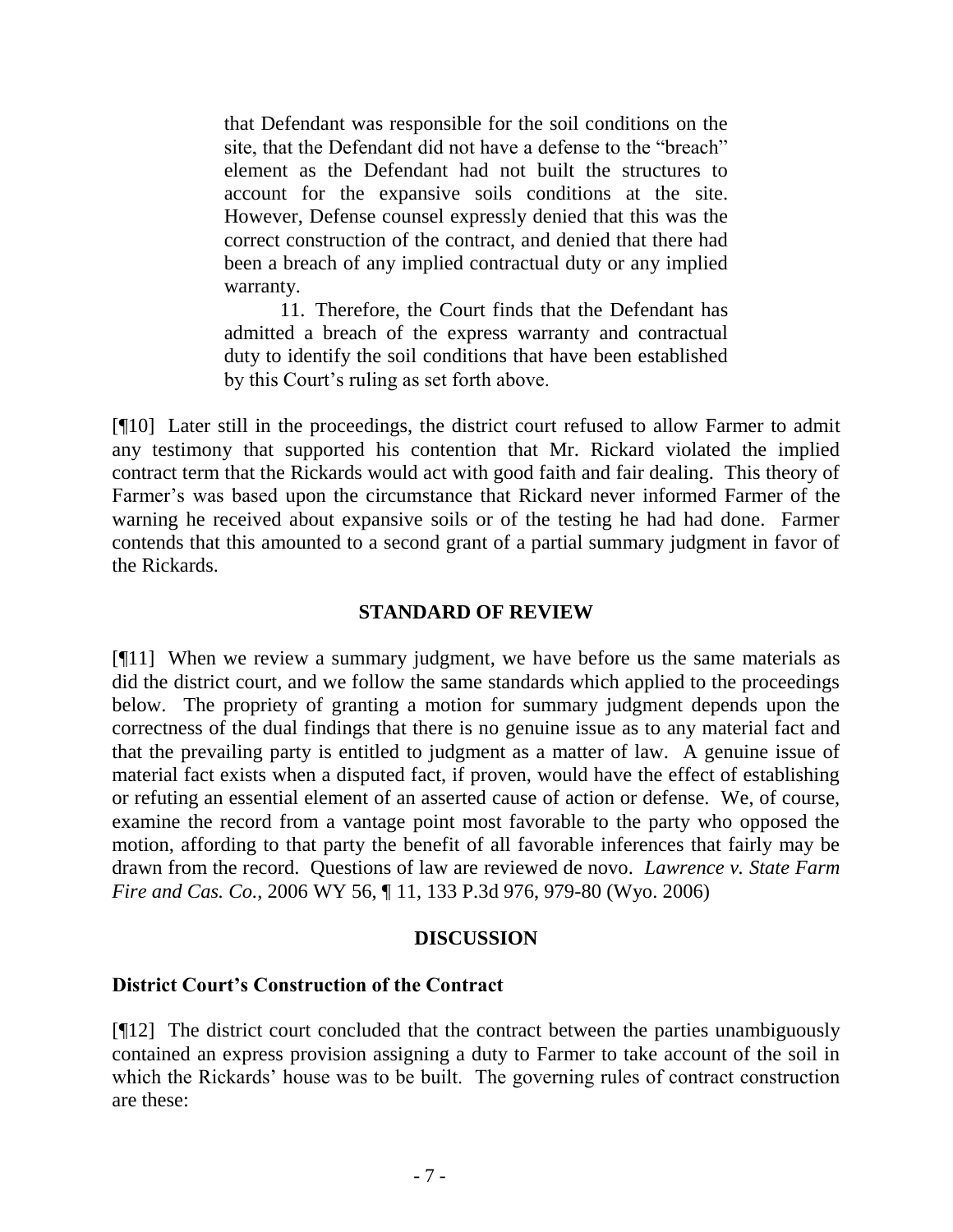In contract litigation, when the terms of the agreement are unambiguous, the interpretation is a question of law.... *Examination Management Services, Inc. v. Kirschbaum*, 927 P.2d 686, 689 (Wyo.1996); *Union Pacific Resources Co. v. Texaco, Inc.*, 882 P.2d 212, 218-19 (Wyo.1994). Whether a contract is ambiguous is a question of law for the reviewing court. *Prudential Preferred Properties v. J and J Ventures, Inc.*, 859 P.2d 1267, 1271 (Wyo.1993). We review questions of law de novo without affording deference to the decision of the district court. *Hermreck v. United Parcel Service, Inc.*, 938 P.2d 863, 866 (Wyo.1997); *Griess v. Office of the Atty. Gen., Div. of Criminal Investigation*, 932 P.2d 734, 736 (Wyo.1997).

According to our established standards for interpretation of contracts, the words used in the contract are afforded the plain meaning that a reasonable person would give to them. *Doctors' Co. v. Insurance Corp. of America*, 864 P.2d 1018, 1023 (Wyo.1993). When the provisions in the contract are clear and unambiguous, the court looks only to the "four corners" of the document in arriving at the intent of the parties. *Union Pacific Resources Co.*, 882 P.2d at 220; *Prudential Preferred Properties*, 859 P.2d at 1271. In the absence of any ambiguity, the contract will be enforced according to its terms because no construction is appropriate. *Sinclair Oil Corp. v. Republic Ins. Co.*, 929 P.2d 535, 539 (Wyo.1996); *Prudential Preferred Properties*, 859 P.2d at 1271.

*Roney v. B.B.C. Corp.*, 2004 WY 113, ¶ 10, 98 P.3d 196, 200 (Wyo. 2004) (citing *Amoco Prod. Co. v. EM Nominee Partnership Co.*, 2 P.3d 534, 540 (Wyo. 2000)); and see *Castleberry v. Phelan*, 2004 WY 151, ¶¶ 11-12, 101 P.3d 460, 463-64 (Wyo. 2004).

[¶13] While we agree with the district court that the contract is not ambiguous, we conclude that the contract itself, as well as the language from the house plans about "conditions," is silent as to the matter of who will be responsible for whether soil testing is necessary. This is too important a responsibility/duty to be inferred from silence and/or the use of the word "conditions." Moreover, the language from the house plans clearly suggests that it relates to the "conditions shown by these drawings." The drawings do not purport to account for soil conditions, whatever they might happen to be where the plans are utilized.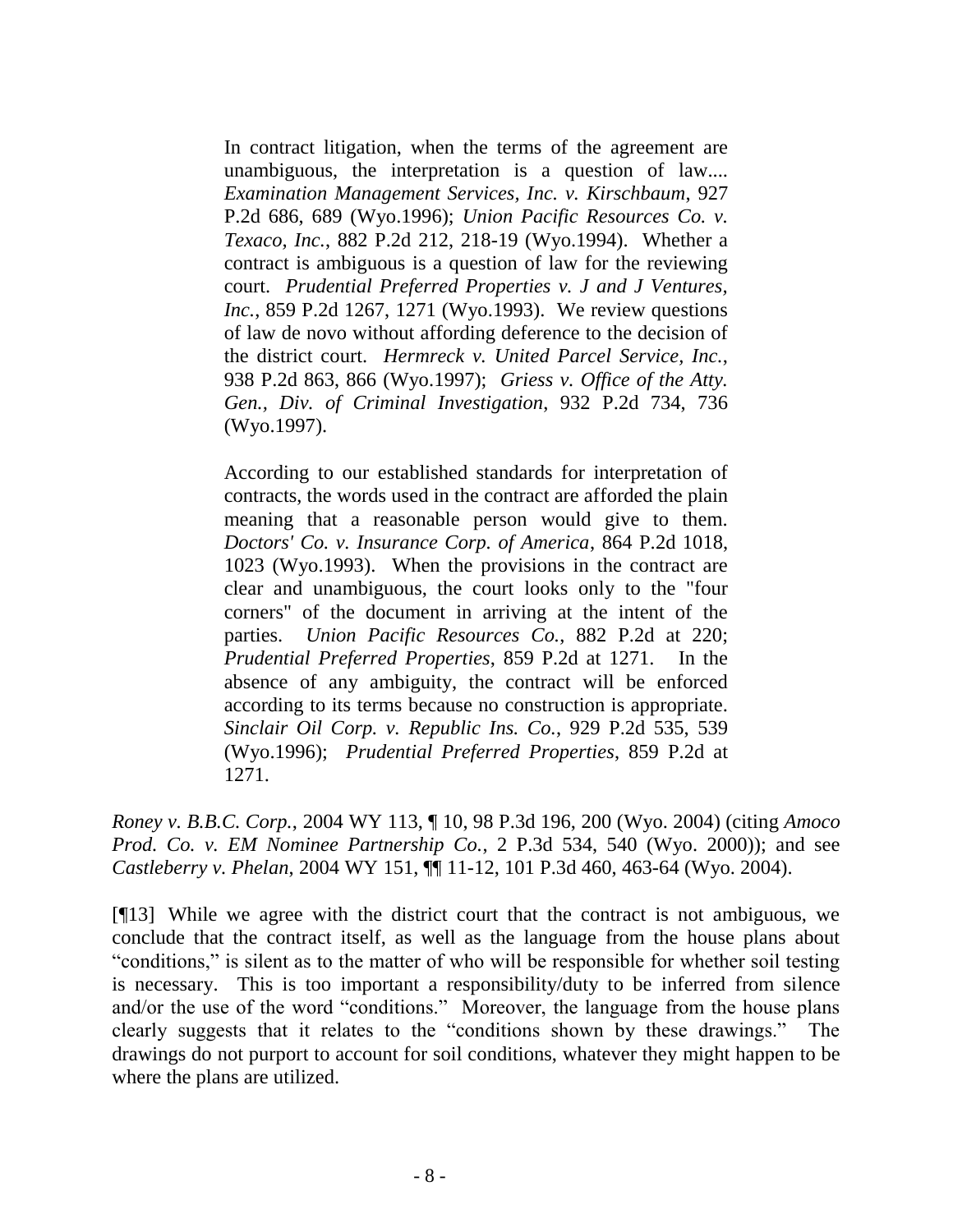[¶14] In *Reiman Const. Co. v. Jerry Hiller Co.*, 709 P.2d 1271, 1275-76 (Wyo. 1985), we considered a case wherein the building team included a soils engineer, an architect, a civil engineering firm, as well as a builder. In that case we said:

> It is generally recognized that a contractor who follows the building plans and specifications is not liable for the resultant defects in a building due to a faulty design.

" \* \* \* In the absence of special provisions in the contract, the contractor's obligation is ended upon the completion of the structure in accordance with the terms of the contract. Therefore, he is not liable in case the structure is subsequently damaged or is destroyed by some accident or calamity, or falls from some defect or weakness in the structure **or fault of the soil**, inasmuch as he does not guarantee the sufficiency of the specification, but only the skill with which he performs his work and the soundness of the materials used therein.

\* \* \*

" \* \* \* [T]he rule has become well settled in practically every American jurisdiction in which the matter has been involved, that a construction contractor who has followed plans or specifications furnished by the owner, and the architect or engineer, and which have proved to be defective or insufficient, will not be responsible to the owner for loss or damage which results, at least after the work is completed, solely from the defective or insufficient plans or specifications, in the absence of any negligence on the contractor's part, or any express warranty by him as to their being sufficient or free from defects. \* \* \*" 13 Am.Jur.2d Building and Construction Contracts, §§ 27, 28, pp. 29-30 (1964).

Hiller claims Reiman was negligent **by failing to notify Hiller of the soils condition encountered**. Such argument is faulty since Hiller's architect, Deines, as well as the engineering firm of Volk & Harrison, **had already been apprised of the soils condition from Chen's soils report and had made their plans and specifications accordingly**. Therefore, there was no need to inform Deines and Volk &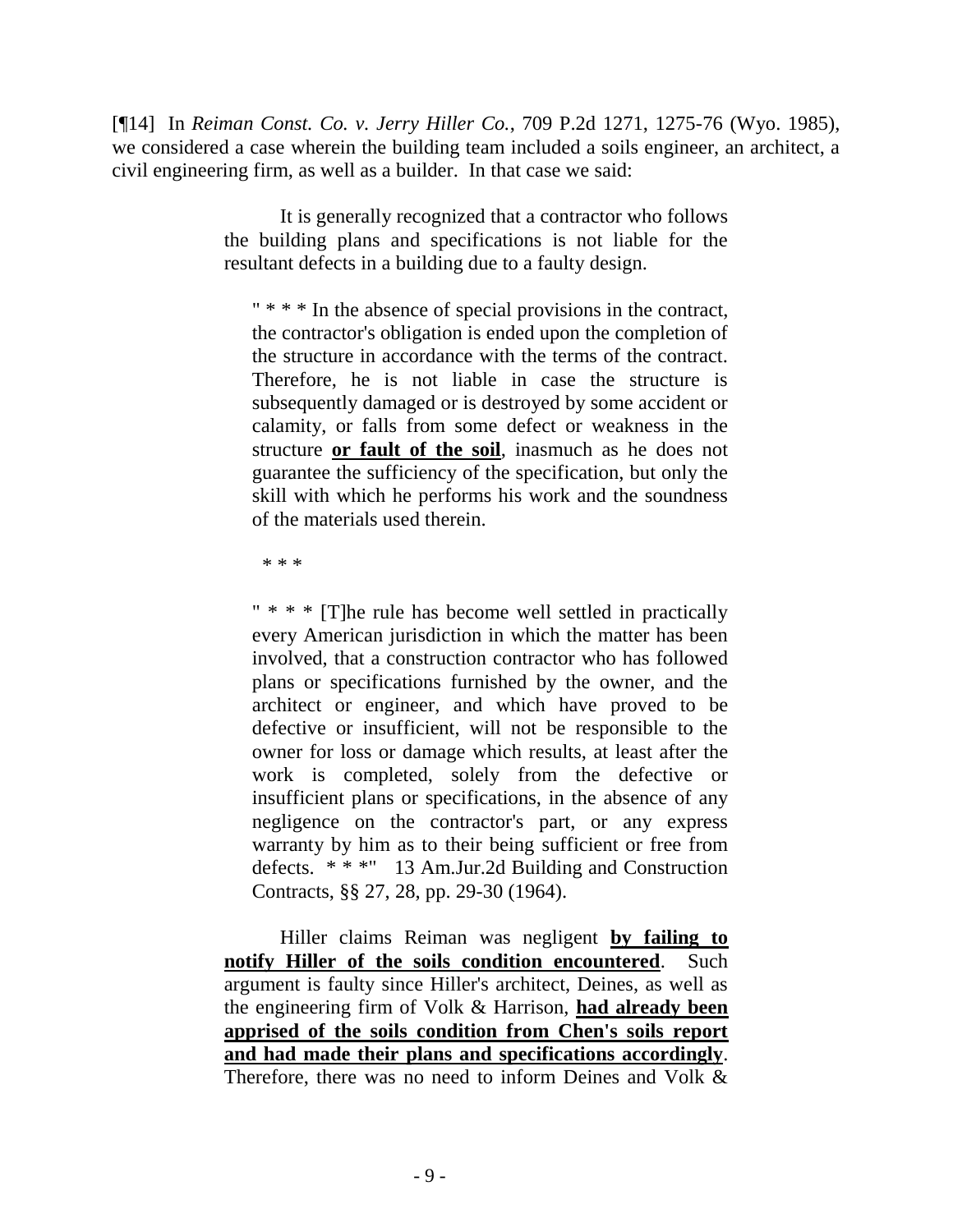Harrison of the soils condition when they already knew such from the soils report.

In this case, there is no evidence which shows Reiman did anything but perform all work properly under the design given for the building. Carrel McClain, architect for the Deines firm, testified the building was constructed in accordance with the plans and specifications. To the same effect is the testimony of Michael Apostolos, designer for Deines, who also concluded the building was completed in accordance with the specified design.

In the case of *Gaybis v. Palm*, 201 Md. 78, 92 A.2d 269 (1952), the court held the contractor of a home which was subsequently damaged after construction due to faulty soil could recover for the cost of construction from the owner. The contractor built the home according to the owner's plans and specifications and was absolved of any liability:

" \* \* \* If a building contractor does his work in accordance with the plans and specifications and without negligence, he will not be liable to the owner where the building is subsequently damaged by reason of some defect in the building **or some fault of the soil**, in the absence of an express warranty that the plans and specifications are sufficient, inasmuch as he does not warrant their sufficiency but only the skill and care with which he performs his work and the soundness of the materials used therein." *Id.*, 93 A.2d at 272.

In *Ridley Investment Company v. Croll*, Del.Super., 192 A.2d 925, 6 A.L.R.3d 1389 (1963), an owner sought recovery from a contractor for damages to a post office building due to substantial settling after installation of the floor. The contractor notified the owner of the soft soil conditions. An outside expert was called in who recommended additional piling be placed beneath the exterior walls. The owner concurred and the contractor followed the expert's recommendations. Shortly thereafter, the expert again recommended that additional piling was needed, but the owner disagreed and no further piling was added. After installation of the floor, substantial settling occurred in the foundation of the building. Additional expense was required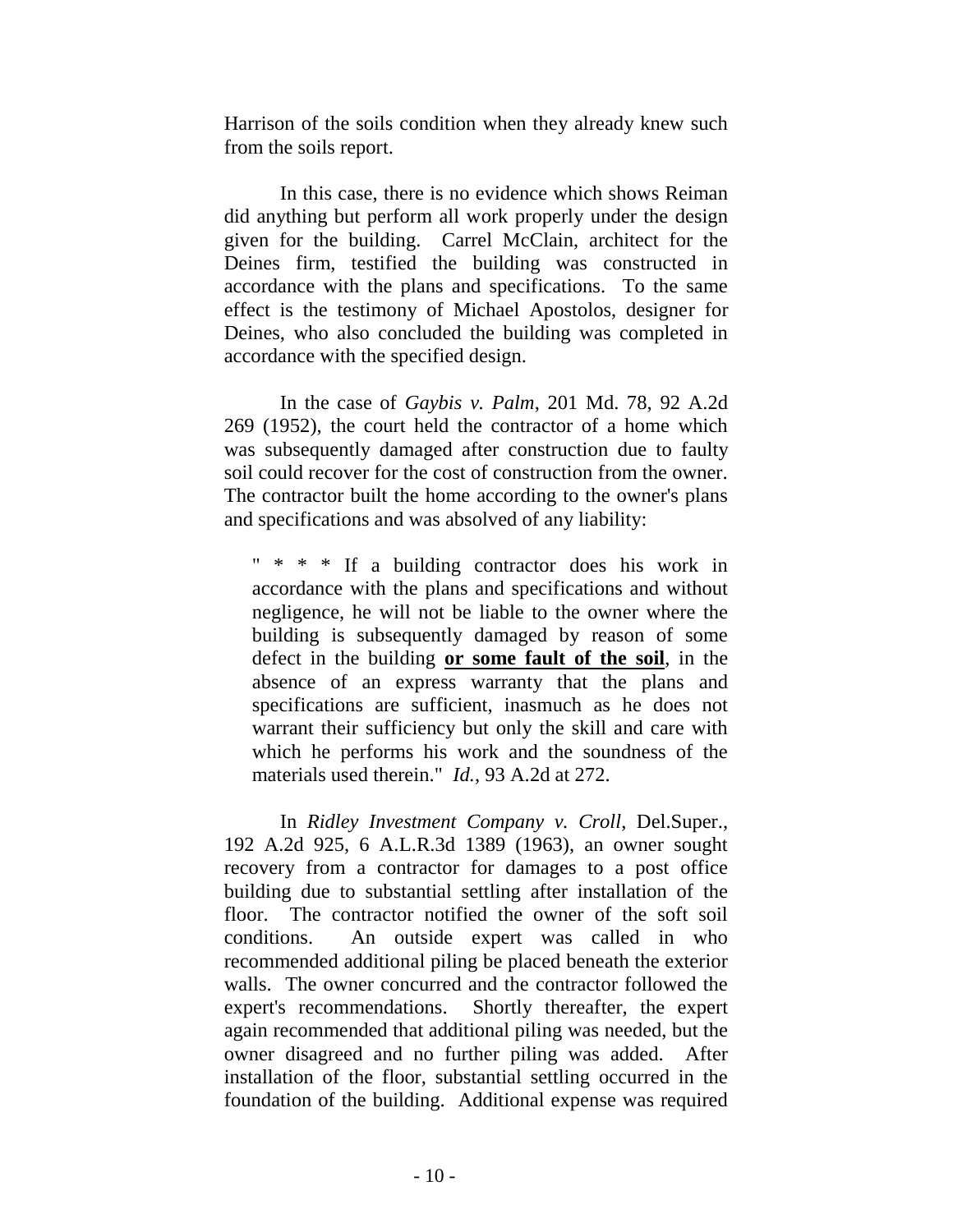to remedy the settling, and the owner sought to recover this expense from the contractor. The court found the contractor not liable for damages to the building due to defective design:

"The lower court held that defendant was exonerated from liability because the damages resulted from a defect in the plans and specifications prepared by the owner and which were followed by defendant in a workmanlike manner. Plaintiff contends here that the court below failed to distinguish between defects inherent in the plans and specifications and defects extrinsic to such specifications, **such as a latent defect in the soil**. This argument is untenable, since plans and specifications do not exist in a vacuum; they are made for a particular building at a particular place. The defect in the plans and specifications for the building in question was the failure to make provision for adequate pilings and other support for the floor; the fact that these plans and specifications might provide for an adequate building in some other place does not render the plans and specifications less defective for the location in question." *Id.*, at 926-927.

See also the annotation at 6 A.L.R.3d 1394 (1966), and the cases cited therein. [Emphases added.]

[¶15] The district court deemed the *Reiman* case not applicable to the circumstances of this case. We, however, conclude that it must be a part of the discussion even though it may not be dispositive of the issue presented here. An important factor in *Reiman* is most certainly the fact that the architect and the engineers knew they were dealing with soil problems when they assembled the plan that Reiman constructed.

[¶16] In an annotation devoted to this particular subject, it is stated that "a contractor who knows, or should know, of a defect in a particular subsoil does not perform his contractual obligations in a workmanlike manner if he fails to notify the owner of the existence of the condition." Annotation, *Duty of Contractor to Warn Owner of Defects in Subsurface Conditions*, 73 A.L.R.3d 1213 (1976 and Supp. 2006). That annotation goes on to suggest that:

> "…[T]he courts frequently distinguished between latent soil conditions and apparent defects in the soil, absolving the contractor from blame for the consequences of the former, but holding him responsible for failing to notify the property owner of the later. Counsel representing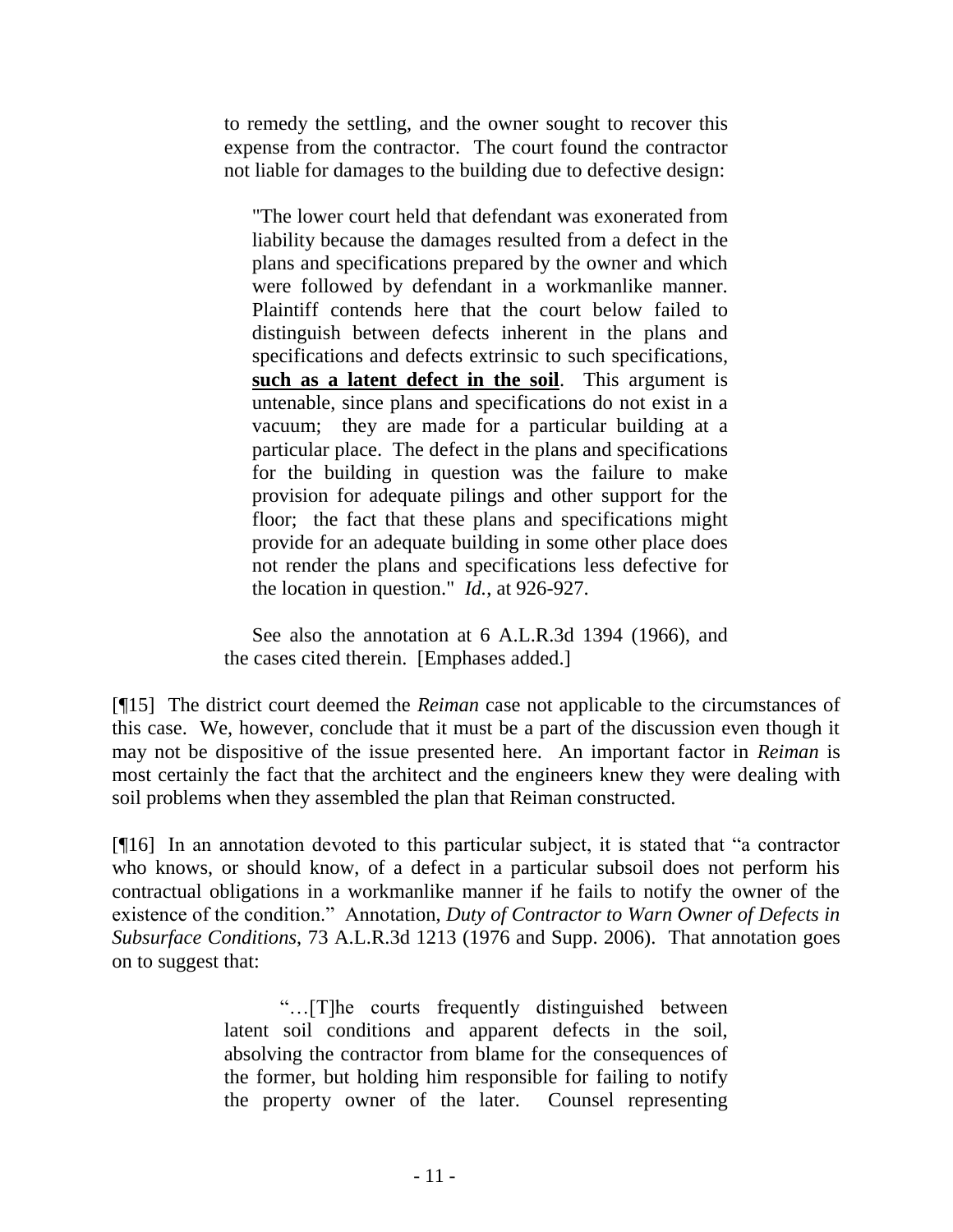property owner in such cases should not discount the importance of expert testimony in establishing whether a soil condition is one that should be apparent to the builder, and thus one of which the builder has a duty to inform the householder."

73 ALR3d at 1216-17.

[¶17] The prevailing law appears to be different in those circumstances where a home is purchased from a builder-vendor (one who builds houses on lands he owns). Mark S. Dennison, *Builder-Vendor's Liability to Purchaser of New Dwelling for Breach of Implied Warranty of Fitness or Habitability*, 50 POF3d 543, § 13 (Defects in building site) (1999 and Supp. 2006). In a nutshell, a builder-vendor may be liable for soil conditions under the theory of an implied warranty of fitness and/or habitability.

[¶18] On a similar note, a legal encyclopedia states this as the prevailing law:

A contractor or builder who has complied with the requirements of a construction contract normally is not responsible for defects caused by the nature of the soil or the action of the elements. Moreover, in the absence of a statute or contractual provision to the contrary, a contractor who agrees to follow plans and specifications is not required to examine the soil for hidden subterranean conditions therein which may affect its suitability for the purpose intended or to perform such an examination to determine whether all parts of the structure will be watertight if the contractor follows the plans and specifications. Furthermore, a builder is not responsible where, by the fault of the owner, he or she is unable to overcome defects in the soil.

17B C.J.S. *Contracts* § 592(d) at 289 (1999).

[¶19] Of course, because of the disposition below, inadequate fact gathering and no fact finding has been done in this regard. What we do know is that the seller of the lot, which was designed to be used for residential purposes, knew of the potential of unfavorable soil conditions and warned the Rickards of them. We know that Mr. Rickard sought an opinion on the condition of the soil. That opinion was given without benefit of a written agreement, was not in a written form, and Rickard was not required to pay for it. Rickard claims that he asked Farmer about the condition of the soil, and Farmer agrees with that claim, but counters that his suggestion that more formal soil testing be done was disregarded by the Rickards. In sum, we conclude there are genuine issues of material fact that preclude summary judgment at this juncture.